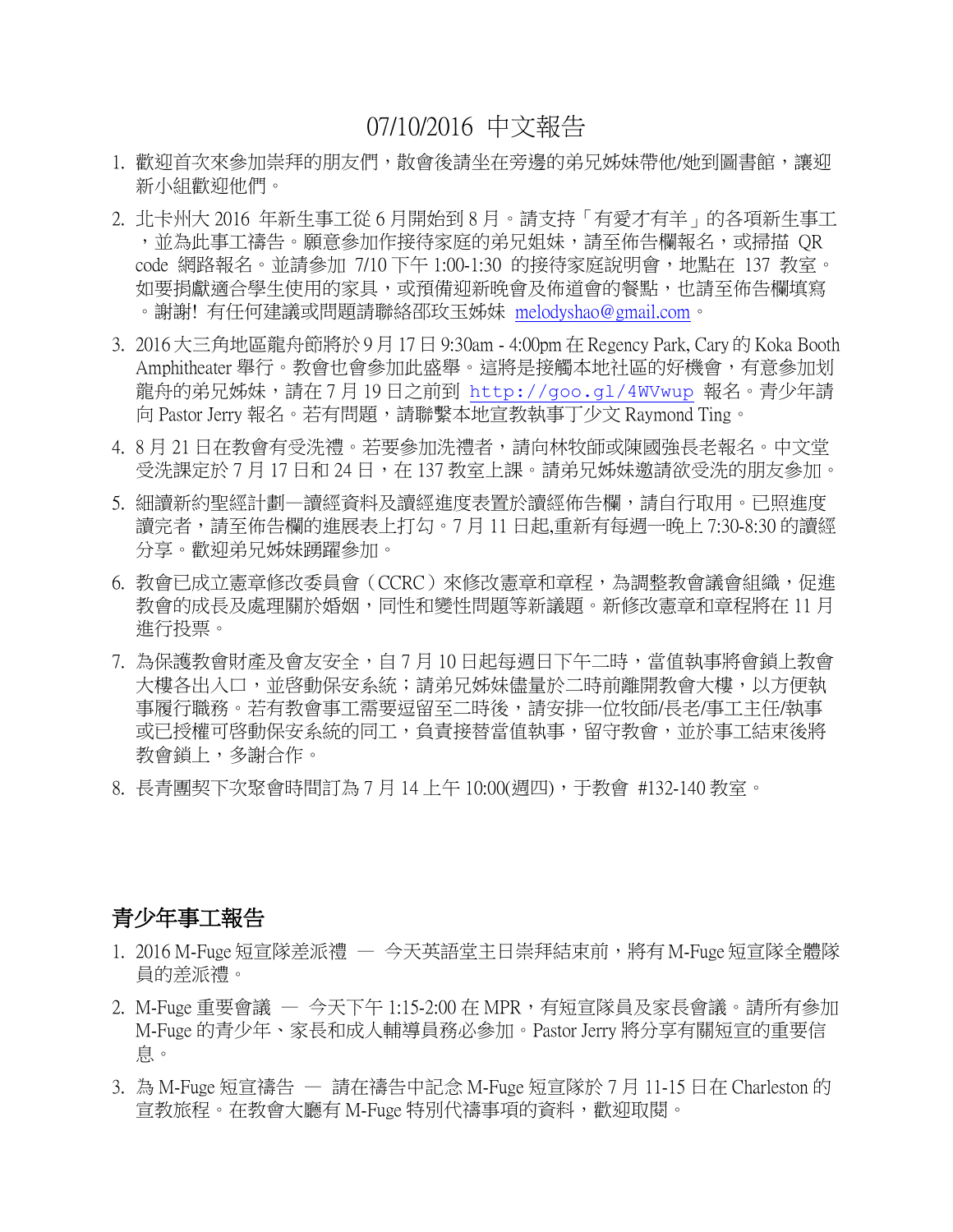- 4. 7 月 15 日沒有青少年活動 (兒童看顧照常)。
- 5. 8月21日洗禮一如果你已經接受耶穌基督為你的救主,並希望接受洗禮,請儘快與 Pastor Jerry 聯絡 (919.961.8859, [jmillerrc3@yahoo.com](mailto:jmillerrc3@yahoo.com))。

#### 兒童事工報告

- 1.暑假期間沒有 AWANA,但周五晚上仍有兒童看顧(9月3日長周末除外)。下一季 AWANA 將從 9 月 9 日正式開始,8 月份開始接受報名。8 月 13 日有 AWANA 老師訓練 ,地點在 MPR 從早上 9:00 到下午 3:00。
- 2.今年兒童暑期聖經夏令營 VBS 將於 8 月 1- 5 日舉行,主題是"SUBMERGED"。歡迎三 歲至小學五年級的小孩參加。學前兒童 3-5 歲(半天)報名費是\$30,幼稚園至五年級(全 天)是\$110。您可以在教會網站報名,目前已收到 78 份申請,名額有限,請儘速報名。 有意參加 VBS 的同工和家長們請至大堂外 VBS 攤位領取報名表格或詢問。

### 擴建禱告

1. 教會擴堂工程已選定了建築商,即將在下周簽約,請弟兄姊妹為擴堂事工,及教會領袖和 同工們禱告。

| 日期    | 國語    | 粵語    | 英語              |
|-------|-------|-------|-----------------|
| 07/10 | 林春騰牧師 | 陳家榮牧師 | Dr. Alan Potter |
| 07/17 | 陳家榮牧師 | 林春騰牧師 | Dr. Alan Potter |

請為主日講員代禱:國語堂講道主題—我們起來建造吧!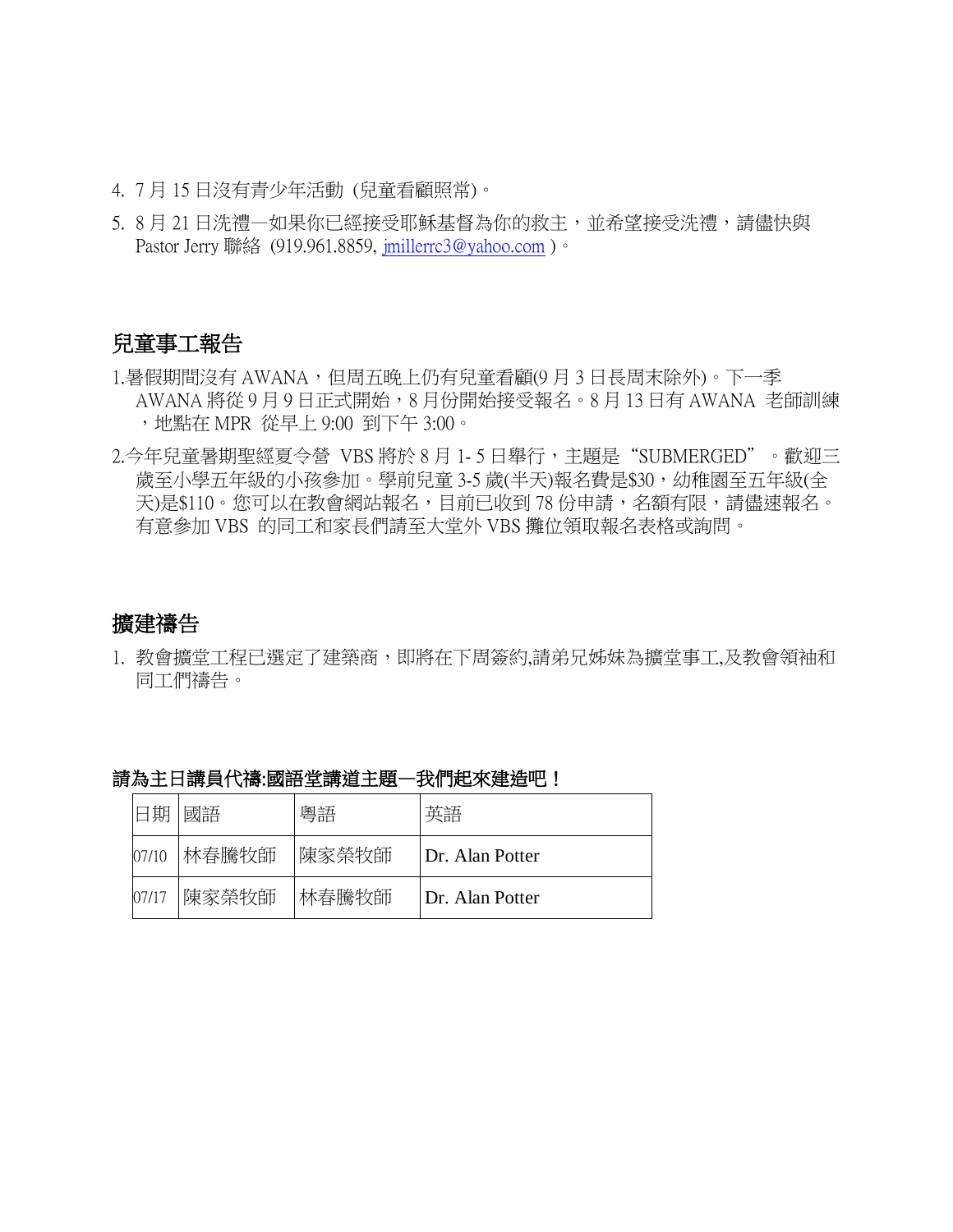# 07/10/2016 Announcements

- 1. We welcome new friends who are worshipping with us today for the first time.
- 2. On July 15 there is no Youth Group activity at church that evening. Children program remains as usual.
- 3. RCCC ESL Ministry needs English-speaking and bilingual teachers/helpers. Want to reach out and help? How? Come to Basic Teaching ESL Training taught by Raleigh Baptist Assc. on Thursday and Friday, July 28<sup>th</sup> & 29<sup>th</sup>, 6:30pm-9:30pm (snacks provided); Saturday, July  $30<sup>th</sup> 8:30$ am-4:30pm (lunch included). Register early, deadline is July 21<sup>st</sup>. For more details, see flyer in hall or contact George Chen [gschenhope@gmail.com.](mailto:gschenhope@gmail.com)
- 4. Our church will participate in the 2016 Greater Triangle Area Dragon Boat Festival from 9:30 am to 4:00 pm, Sept  $17<sup>th</sup>$  (Sat) at Koka Booth Amphitheater, the Regency Park, Cary. It is a great opportunity for us to reach out to the local community. If you are interested in joining the racing team, please sign up on the Google Doc —  $\frac{http://goo.gl/4WVwup}{http://goo.gl/4WVwup}$  $\frac{http://goo.gl/4WVwup}{http://goo.gl/4WVwup}$  $\frac{http://goo.gl/4WVwup}{http://goo.gl/4WVwup}$  on or before July  $19<sup>th</sup>$ . Youth will sign up with Pastor Miller. If you have questions, please contact Raymond Ting, Local Missions Deacon.
- 5. A new Church Constitution Revision Committee (CCRC) has been formed to revise the Constitution and Bylaws to implement anticipated organizational changes to our Church affecting the Church Council, to foster church growth and to include new language on marriage, same-sex and transgender issues that were developed earlier by a former CCRC in 2015. The Congregation will have the opportunity to vote on the changes to the Constitution and Bylaws in November.
- 6. In order to protect our church's properties and brothers and sisters, starting from July  $10^{th}$ , for every Sunday our on-duty deacons will be responsible to lock all doors and enable security system in church main building at 2pm. We need your cooperation to leave main building before 2pm to let deacons perform their duties. If you have any church ministries that require staying in main building after 2pm, please arrange a pastor /elder/ director/ deacon, or a coworker who is authorized to enable church's security system, to take over on duty deacon's responsibilities, to stay behind, and lock and enable security system after ministry finishes on that day. Thank you for your cooperation.

### **Youth**

1. 2016 M-Fuge Mission Trip Team Commissioning Service

Our M-Fuge students and chaperones will be recognized and commissioned at the end of today's English Worship Service.

2. Important M-Fuge Student, Parent, and Chaperone Meeting

All M-Fuge students, parents, and chaperones need to attend today's very important meeting from 1:15-2:00 p.m. in the MPR. Pastor Jerry will share important information about the trip.